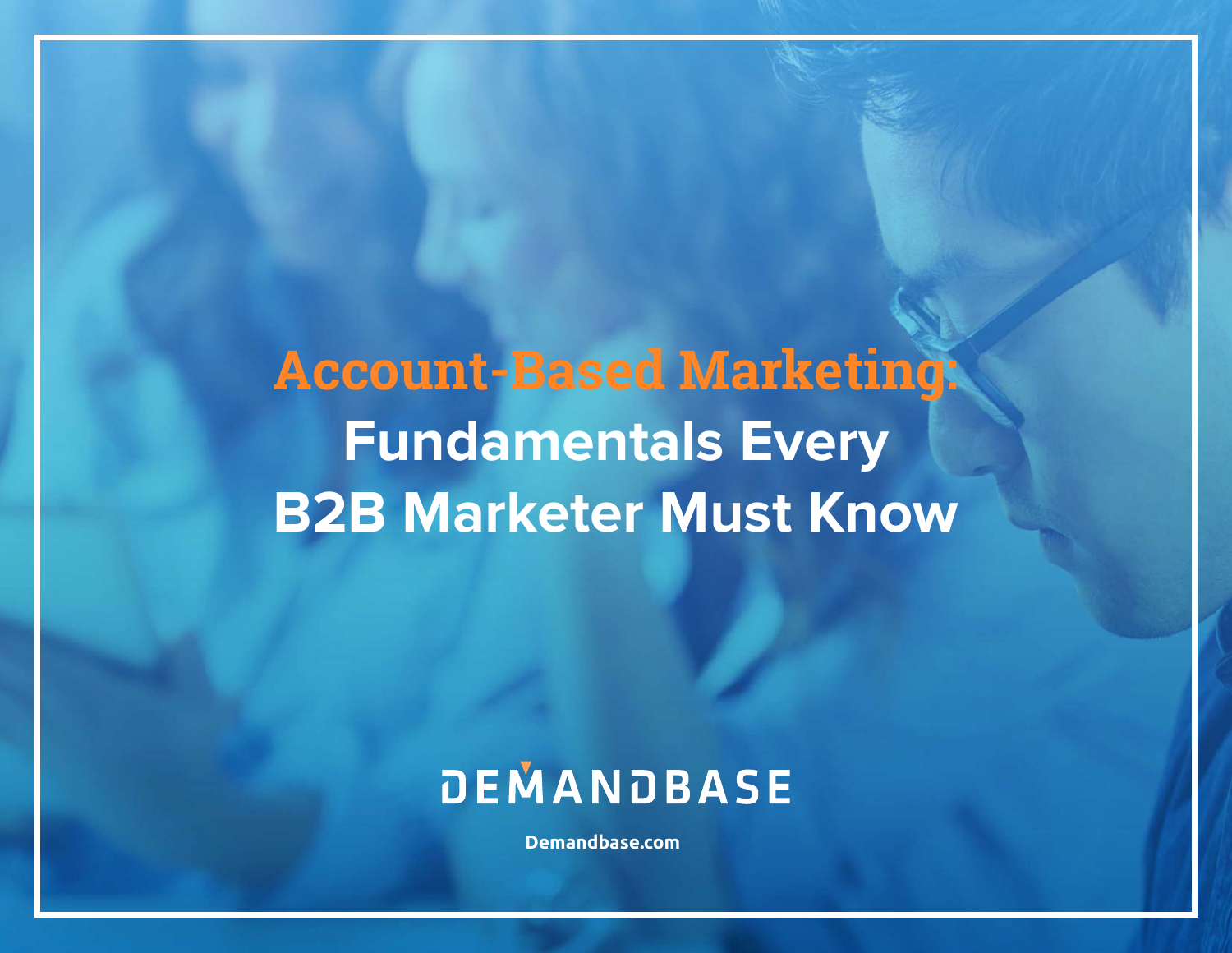## **Introduction**



**If you're a B2B marketer today, you're in a tough spot. You'd love to be an innovative marketer who impresses the whole company by blowing your results out of the water. But where do you start? And how do you navigate all the buzzy claims out there?** 

You could spend your lunch hour researching various B2B vendors that promise to address one or two of the challenges you face throughout the funnel. But if you don't have a core strategy that sets you up for success, no vendor will ever be more than a point solution and it will be difficult to really move the needle.

Instead, you'll spend most of your time dealing with buy-in, on-boarding the technology, training your team and integrating the tool into your tech stack. Only to find out that it didn't have the impact you'd been promised.



**But there is a better path forward, and one you've probably heard about, called Account-Based Marketing** 

**(ABM). And you may have even heard that it's the next big thing. But you want to make sure it's not the next pain point.**

In fact, ABM is that core strategy that can help you pull together all those disparate technologies into something that truly makes everyone at your company say "wow."

If you're ready for the kind of tangible information that can get you started on your ABM journey, you're in the right place.

**In this eBook, we'll show you this path forward, so you can start thinking about how Account-Based Marketing can have a major impact on your business. Armed with actionable insights, you'll be well on your way to driving results across the entire customer lifecycle.**

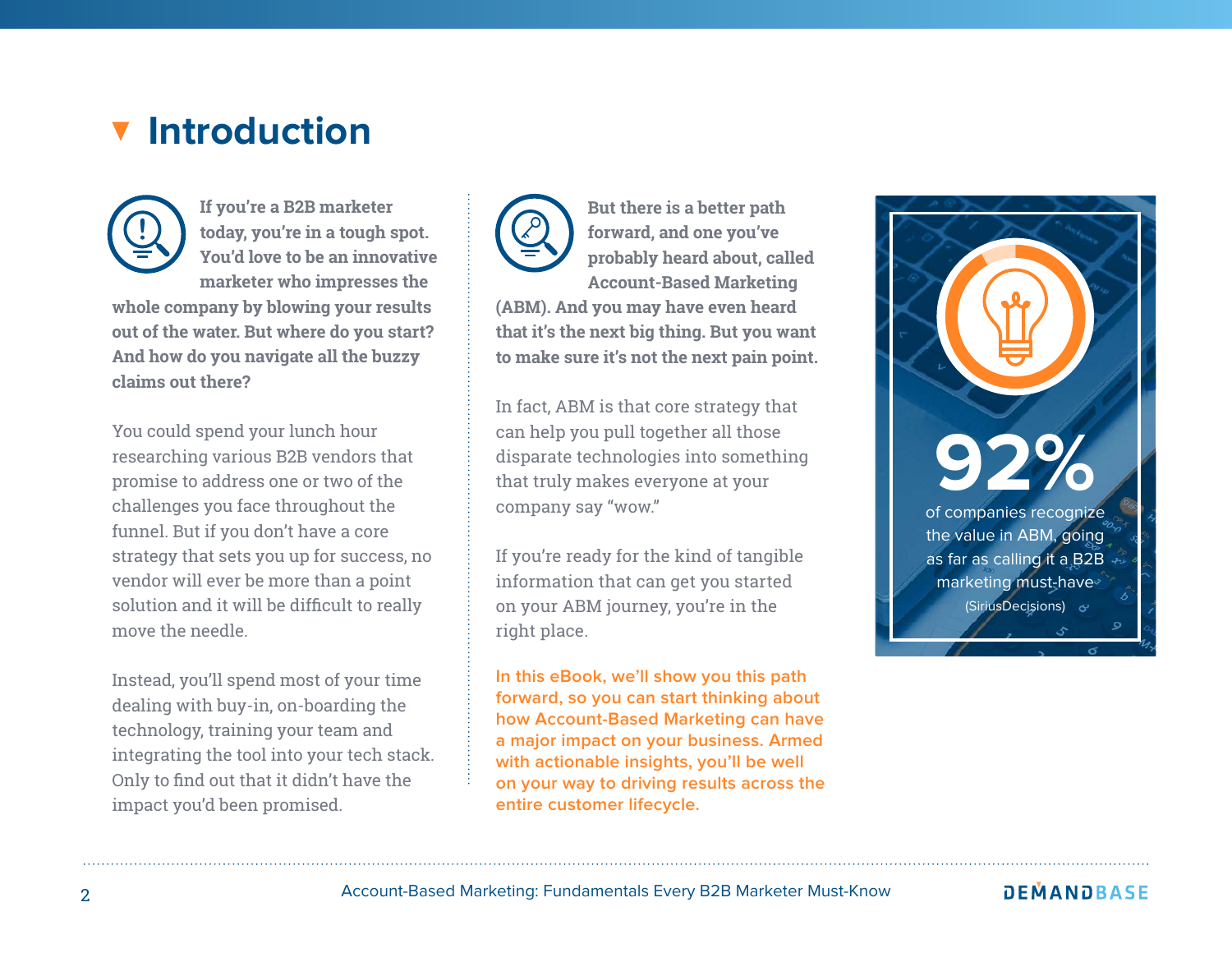## **What's Holding You Back?**

**As a marketer, your job is to drive revenue and grow the business. Unfortunately, as the B2B buying cycle has become more complex, the number of challenges you face has grown.** 

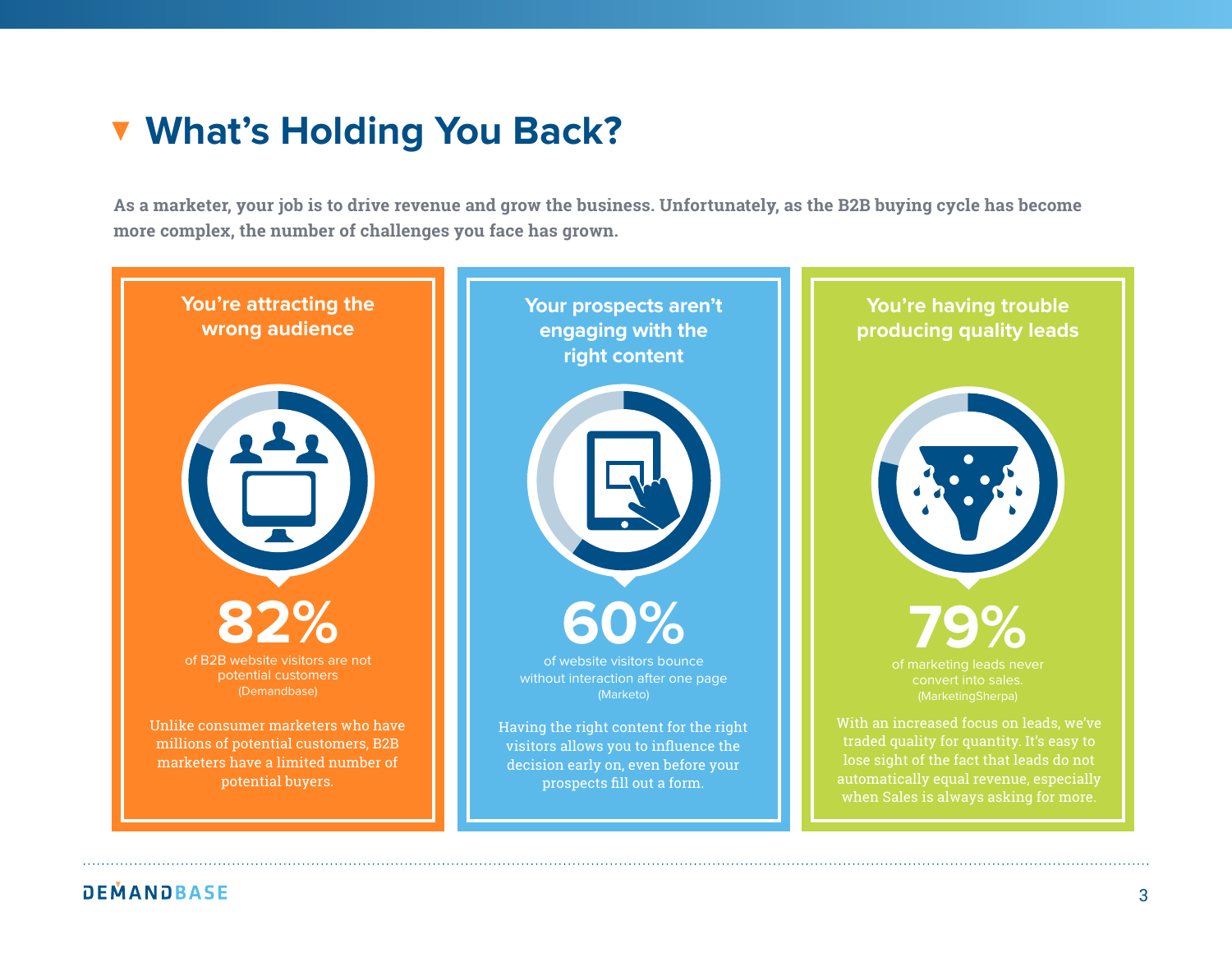# **What's Holding You Back?**

**You're struggling to understand if your programs are working and prove their ROI Your sales and marketing teams aren't aligned**  of CMOs struggle to prove the **67%** long-term impact of spending (CMO Survey)\* of marketing generated leads **50%** are not followed up by Sales (MillerPierce) On the marketing end of the funnel, marketers often struggle to pinpoint the ROI of their campaigns and then direct funds to the most effective programs. When marketing relies on "spray and pray" campaigns that waste company resources, leads don't close. Sales knows that, so they don't bother following up… and the finger-pointing starts.

**You're struggling to keep track of the growing B2B buying group 5.4**  on each purchase (CEB) This is **40%** Most B2B purchases—especially technology purchases—span multiple departments, which means there are multiple stakeholders involved in any buying decision.

The truth is, these challenges don't just impact your marketing team. They bleed into your sales organization and determine the course of your company's growth. As a result, more and more marketers are adopting an Account-Based Marketing approach to address these challenges.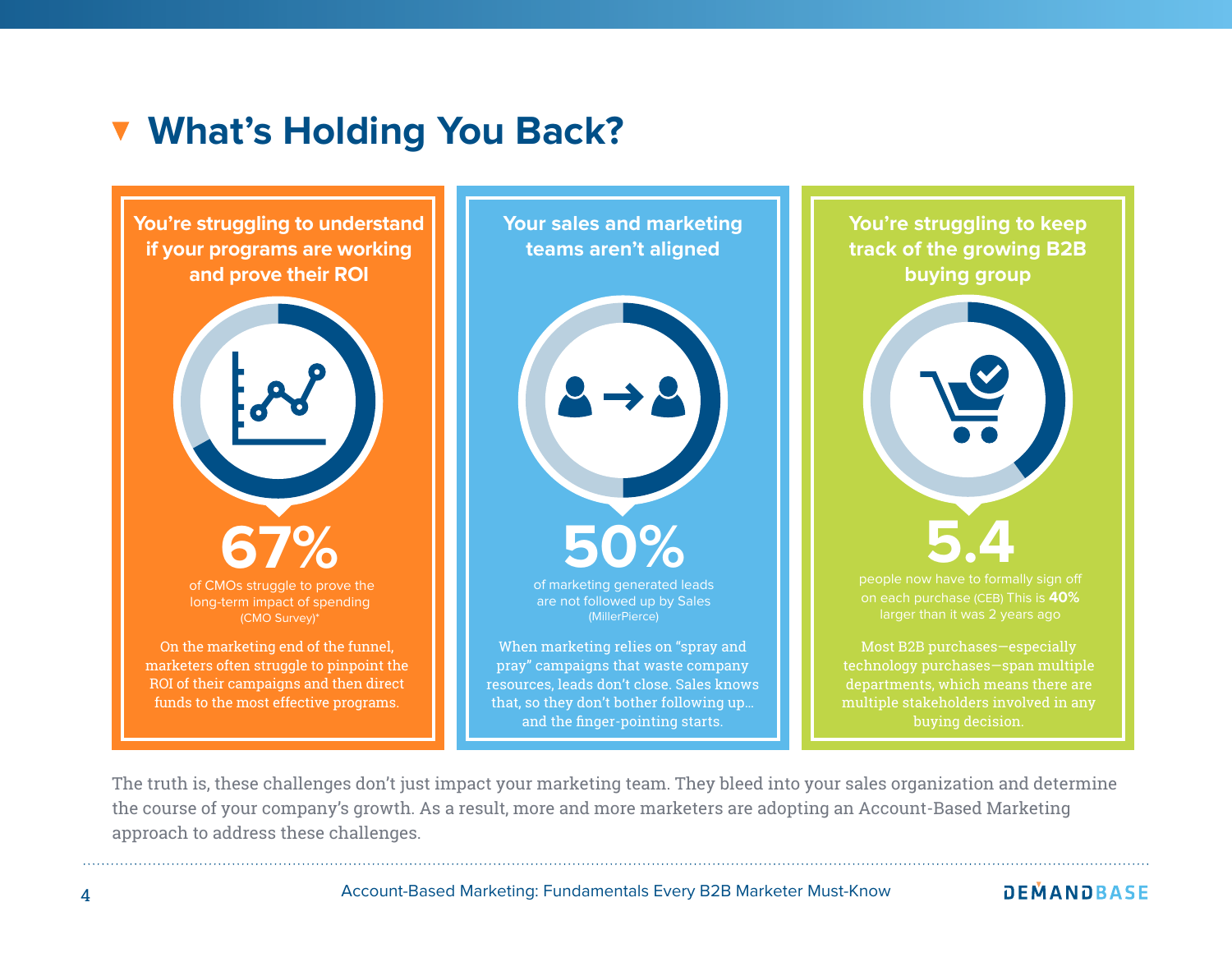What makes ABM so attractive right now is the way it combines insights for strategy and technology for execution. **Marketing teams who understand ABM are in a powerful position**  to better align to what Sales needs, and to make smart choices about the right actions to take and the right time to take them to grow high-potential accounts.

66

**SiriusDecisions**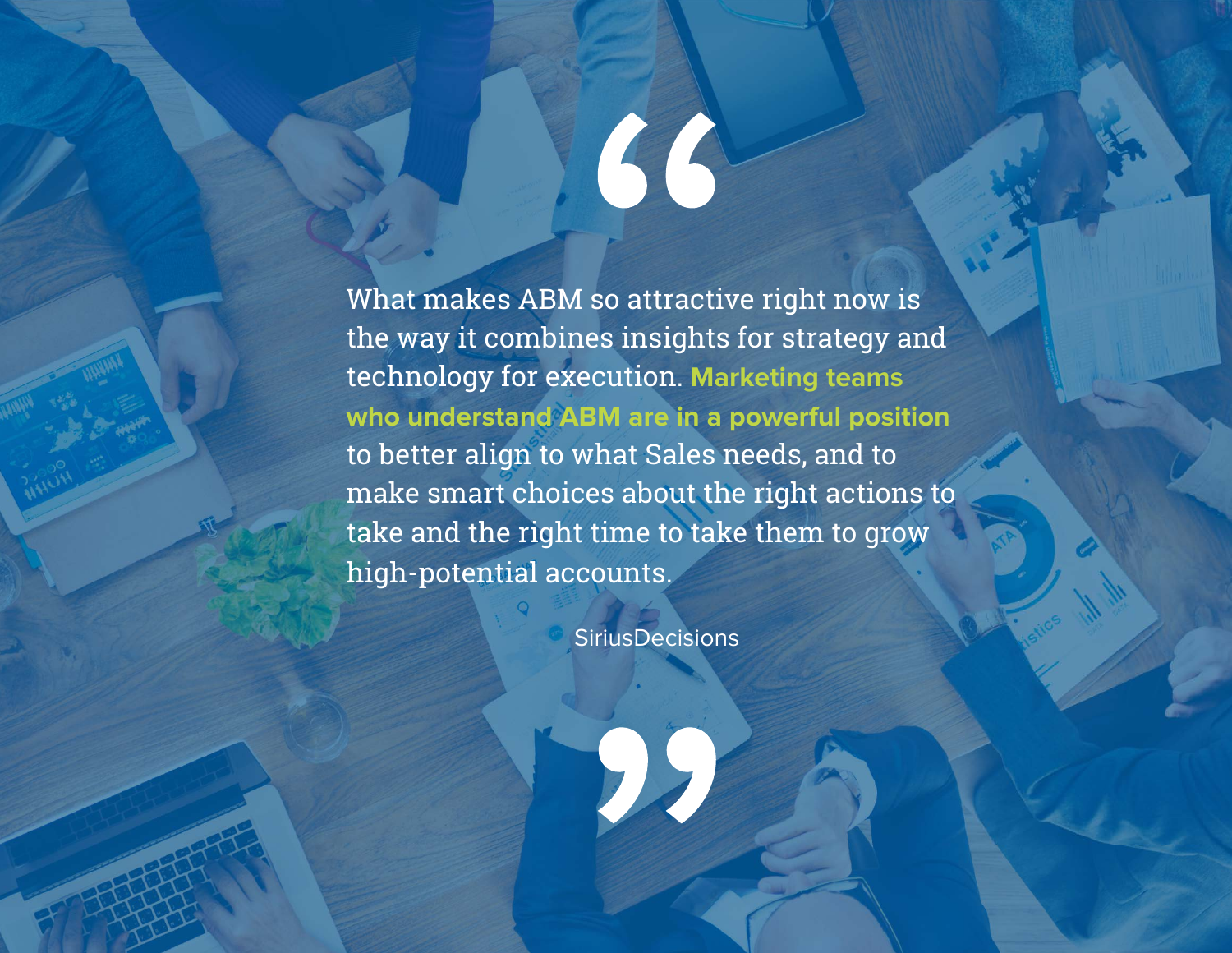# **What is Account-Based Marketing, Anyway?**

Account-Based Marketing is used by B2B marketers to identify and target the accounts they value most. ABM solutions typically include account-based data and technology to help companies **attract, engage, convert** and then **measure** progress against customers and prospects.

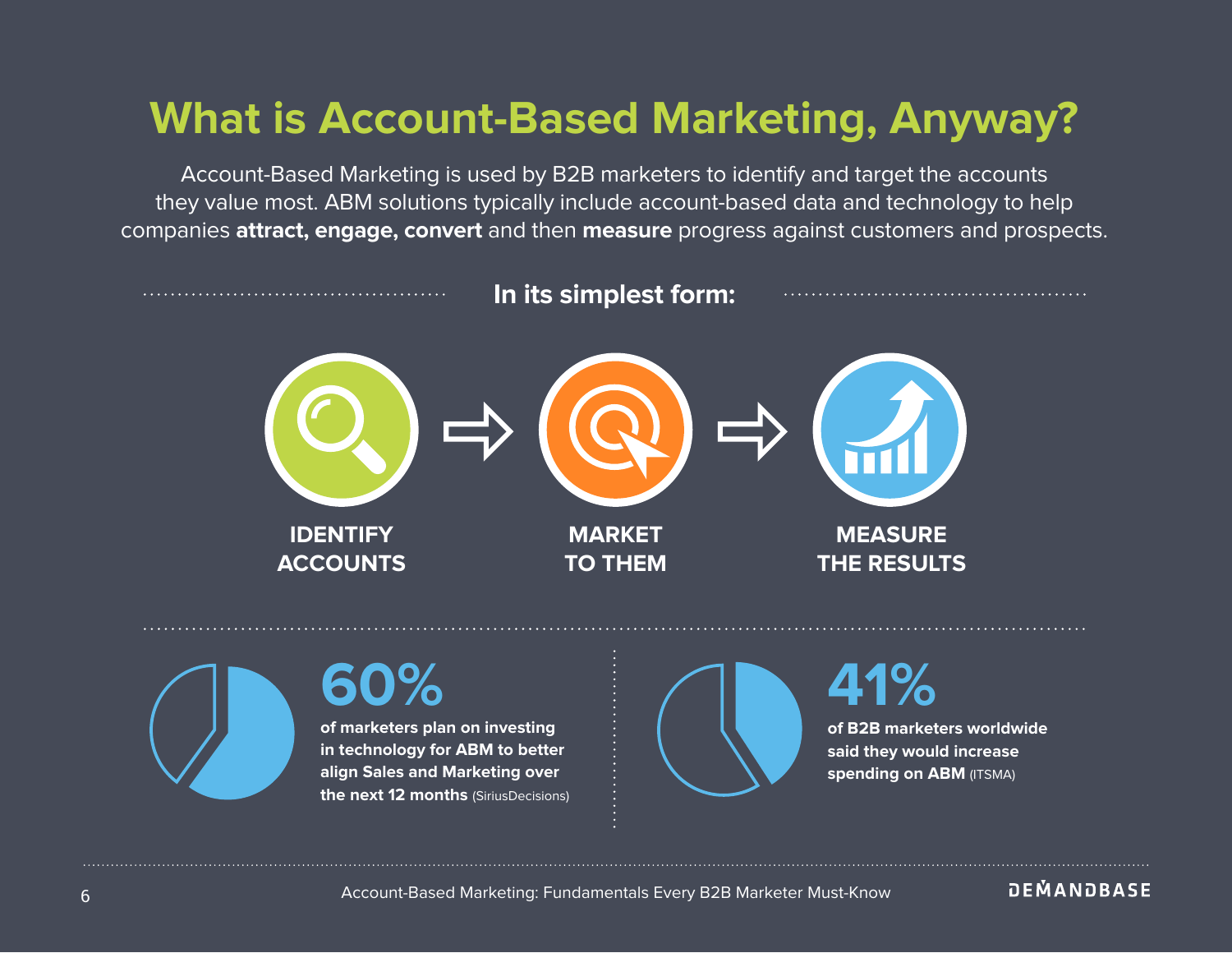### **The Benefits of Account-Based Marketing**

**The best part of Account-Based Marketing is that it doesn't just address one or two of your challenges, but solves for the challenges across the entire customer journey.** 

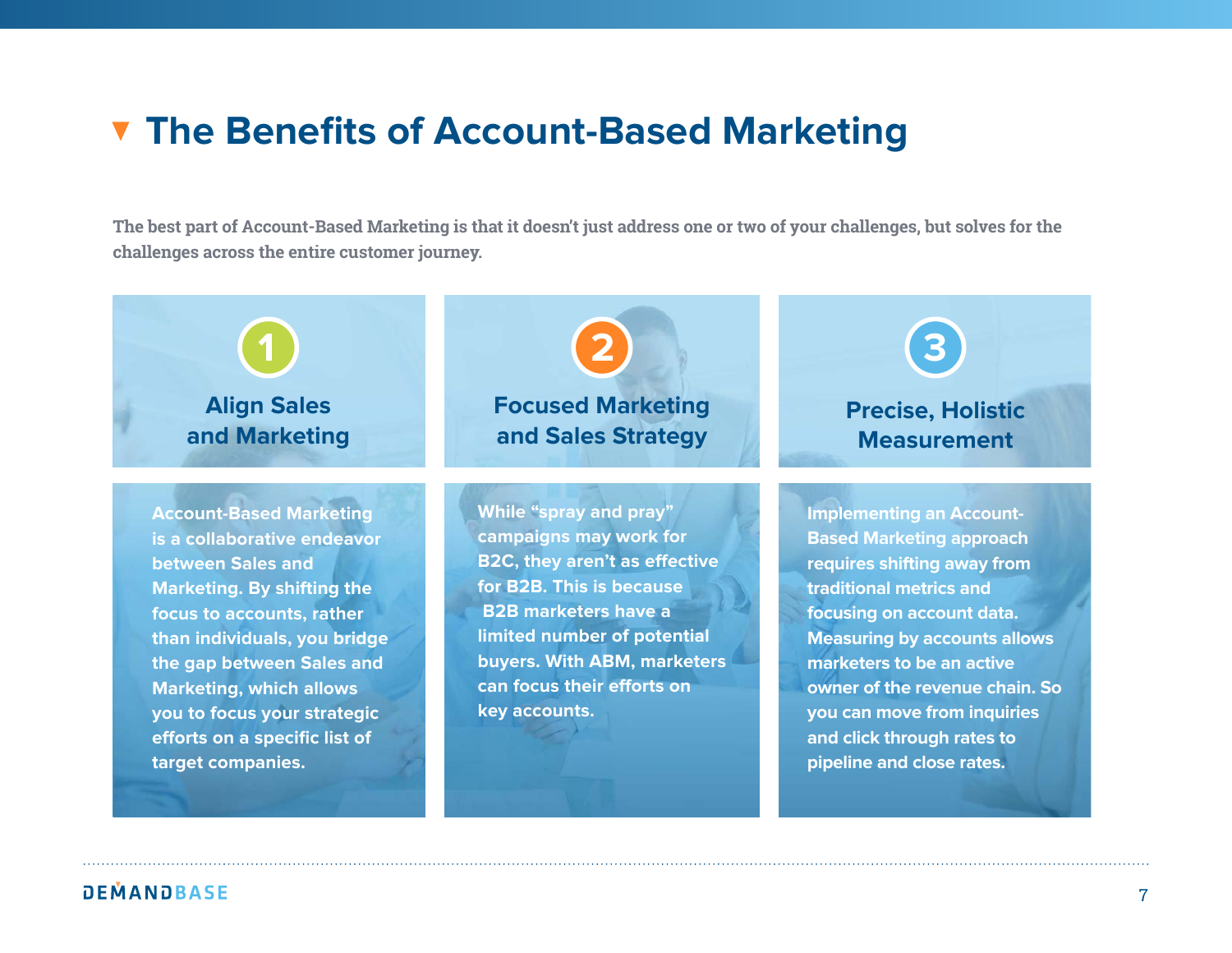### **The Benefits of Account-Based Marketing**





All companies practicing ABM claim to be at least somewhat aligned with Sales, with **34 percent** saying they were tightly aligned. (SiriusDecisions)

8 Account-Based Marketing: Fundamentals Every B2B Marketer Must-Know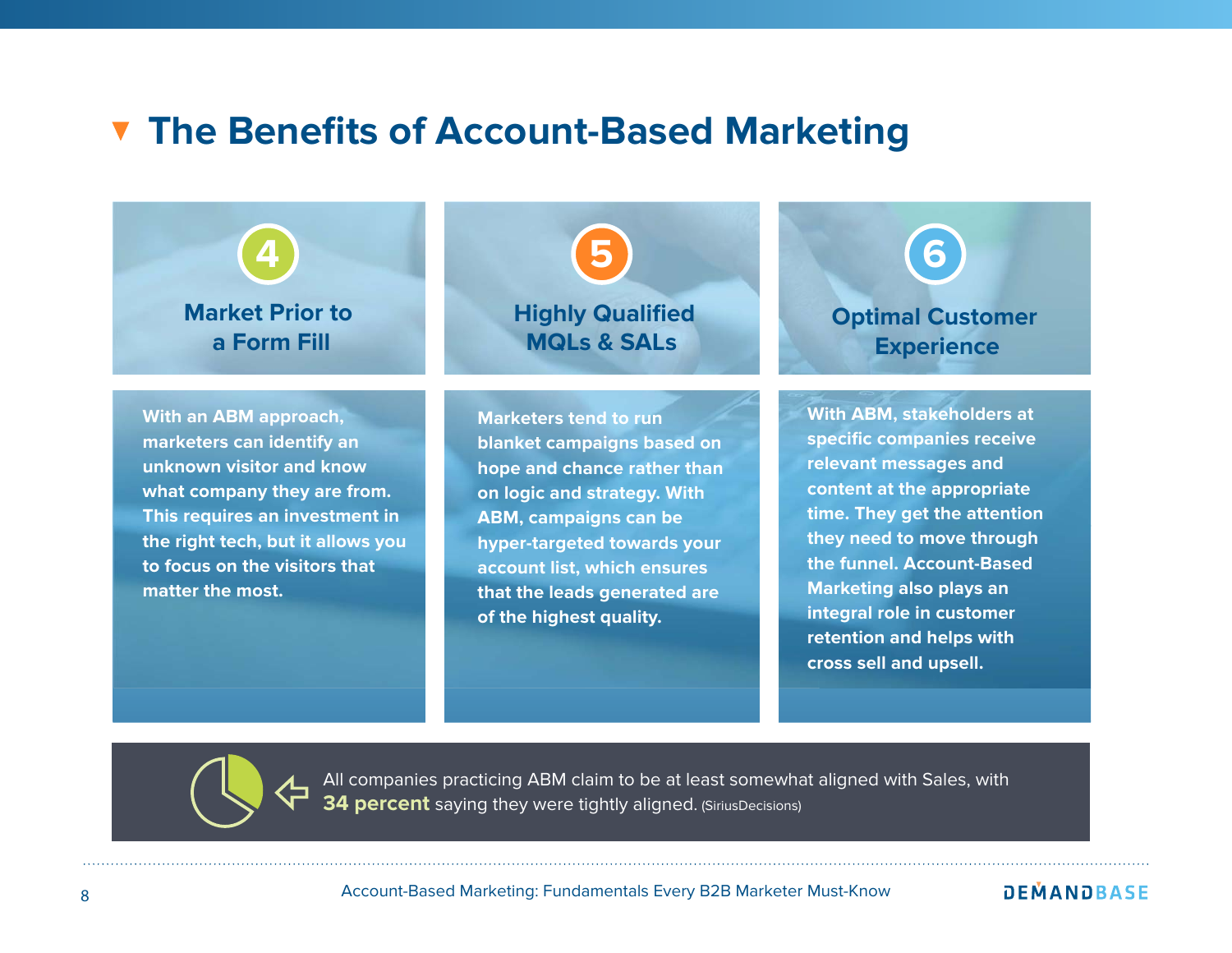# **ABM In Action – CSC**



### **The Challenge**

CSC is a global IT services company developing smart, technology-enabled solutions to solve their clients' challenges. **CSC sells complex IT solutions to a finite number of companies.** CSC needed the ability to target specific companies and understand their market in fine detail.



### **The Solution**

CSC kicked off a campaign called "Let It In" that aimed to shed light on the way enterprises are approaching IT in every industry and region across the world. As part of the campaign strategy, C**SC** leveraged Demandbase's proprietary IP **identification technology to directly target 300 key accounts.** 



### **The Results**

CSC acted in real-time and served personalized creative to the contacts that were identified as key accounts and prospects. As a result of those efforts, the company ran their most successful campaign ever, which generated**:**



leads

close to **one billion dollars**<br>in pipeline revenue **The campaign has not only delivered upon the business results that it demands, but it has also allowed for strong comradery, engagement and alignment from the marketing and sales organization.**

Director, Global Digital Demand Generation, CSC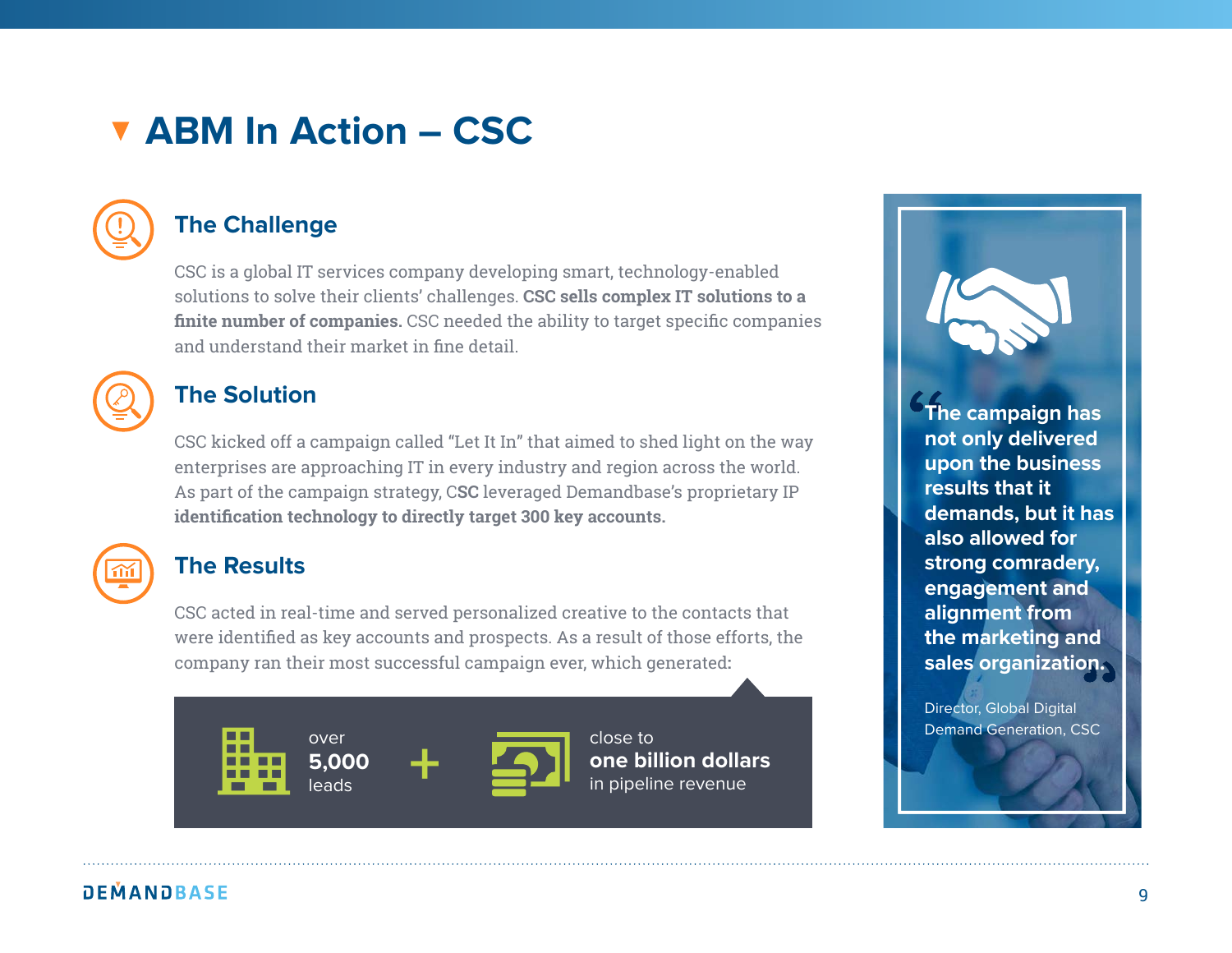# **The ABM Checklist**

#### **At this point, you're probably wondering: how do I even get started?**  ?

While there are a number of ways you can build out your ABM strategy, the basic tenants are quite simple and can be implemented into your organization right away.

You can approach ABM from a high-level perspective—broadly identifying companies you'd like to see convert into customers or go granular and focus your efforts on understanding the common attributes your customers share.

Once you understand the key fundamentals of ABM across the funnel, getting started, making progress, and measuring results become more accessible —and a gateway to broader, more successful ABM programs. Although there are a number of touch points across the funnel where ABM will play a big part, before you can execute on these things, you need a plan to identify, market and measure your target account list.

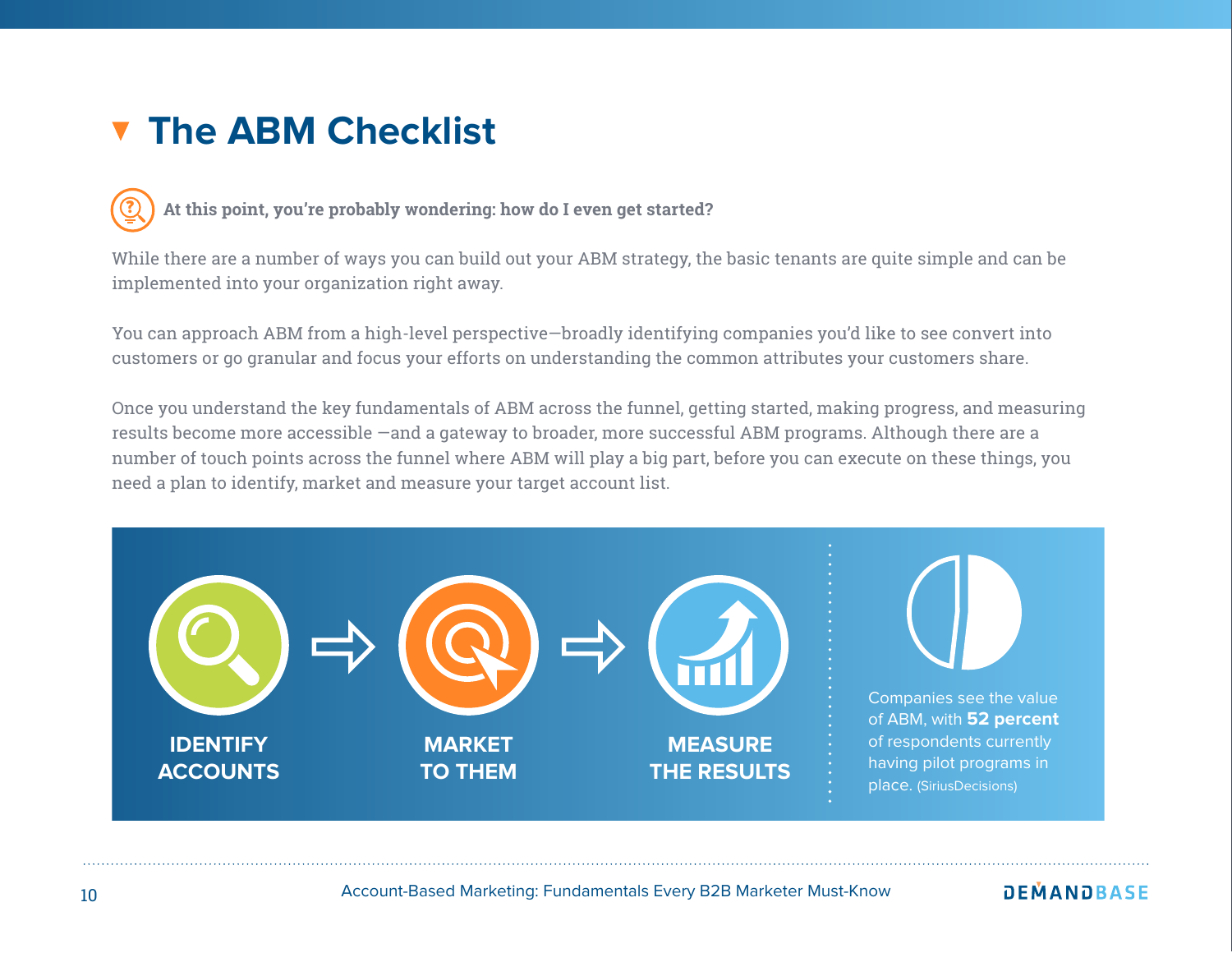### **Identify**

**The first step to implementing an Account-Based Marketing strategy is to build your target account list – the companies you want to market to, which can be:** 



This requires partnering with your sales team to identify and agree upon a list of key accounts. This list is usually made up of attributes such as industry, revenue and geographic type and account status, which includes both prospects and customers.



#### **DEMANDBASE**

#### Account-Based Marketing: Fundamentals Every B2B Marketer Must-Know 1111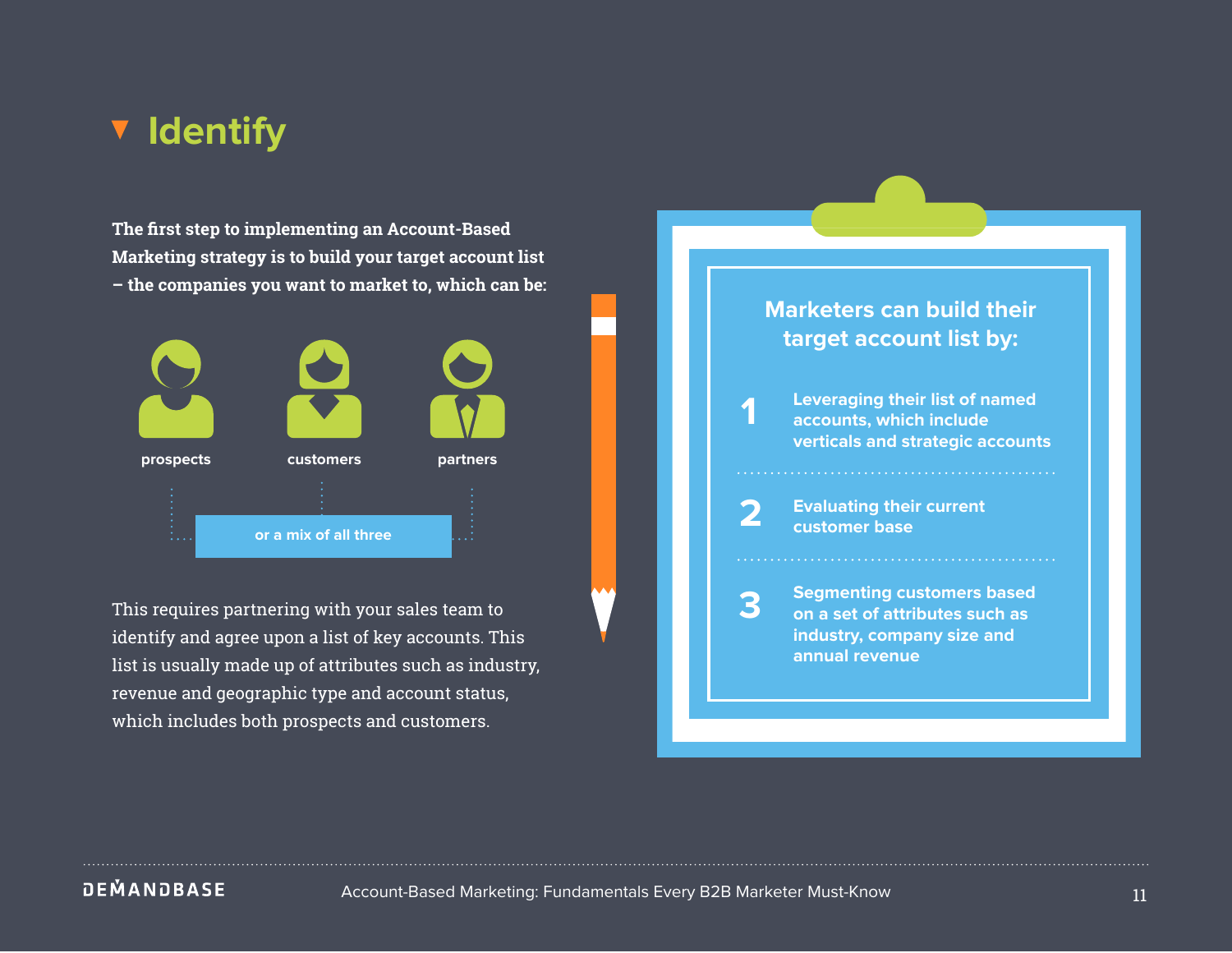# **ABM In Action – DocuSign**



### **The Challenge**

DocuSign is the leader in eSignature transaction management. DocuSign needed the ability to attract the right audience and serve visitors the content that engages them in a meaningful way.



### **The Solution**

To help execute its Account-Based Marketing programs, DocuSign implemented the Demandbase B2B Marketing Cloud.



### **The Results**

With its Demandbase Account-Based Advertising campaign, DocuSign targeted 450+ companies with over 1M impressions delivered, attracting **59% of all companies targeted to its website.**

Using Demandbase to shorten forms and create a highly personalized website experience, DocuSign:

**+**

grew sales pipeline by **22%** for its top six industries



increased average time on site by more than **eight minutes**

**It's raised the bar for us, every functional group in the company has lines of metrics they're held to.**

VP of Demand Generation, DocuSign

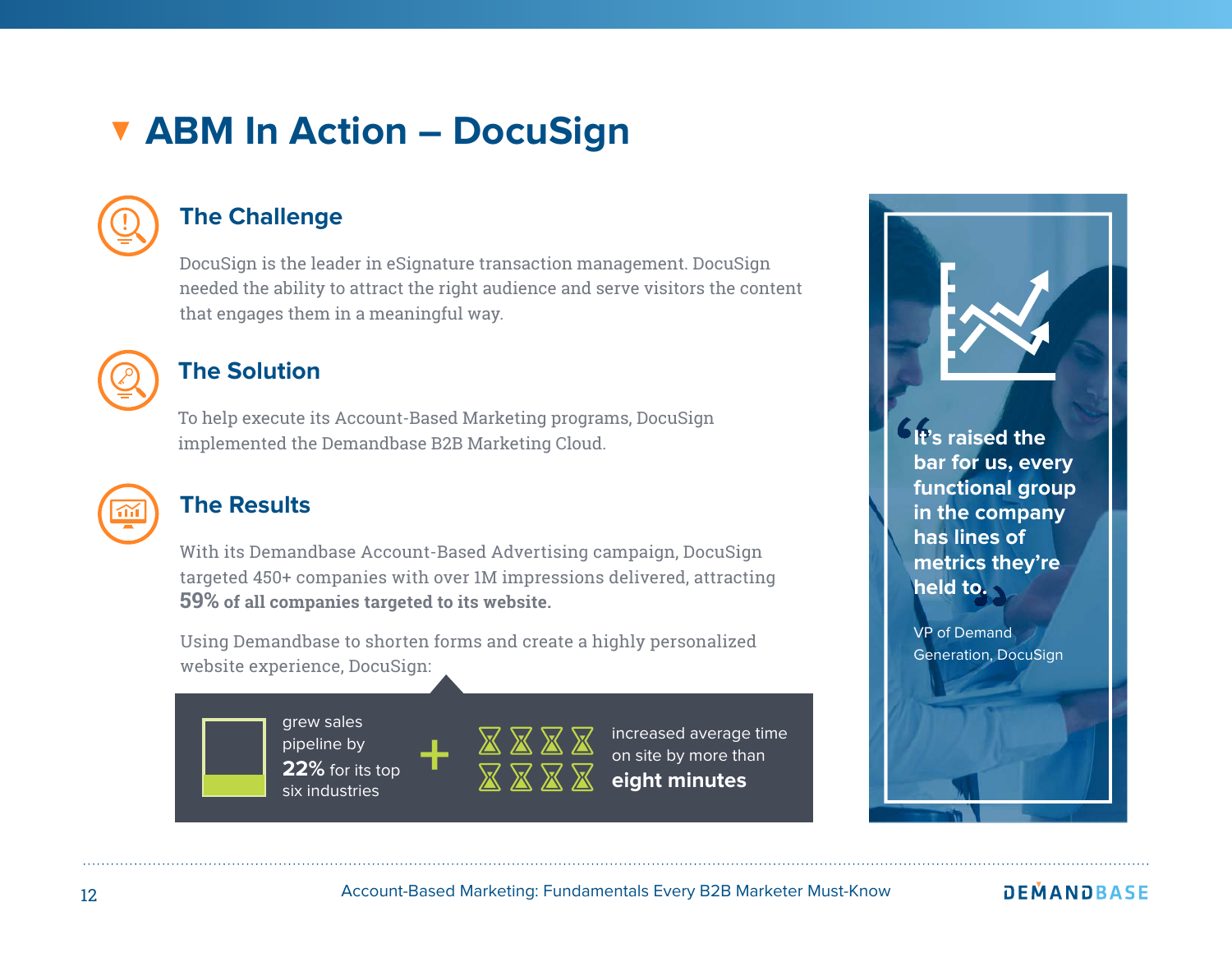

Once you have your list of target accounts, **it's time to build marketing programs that focus on accounts and move them through the funnel.** You're likely already doing persona-based marketing, so you're familiar with the idea of tailoring your demand gen and outbound marketing to a particular group. When you're targeting multiple stakeholders at an account, you need to rethink the way you approach each individual stage of the funnel.

| <b>Attract</b>                                                                                                                                               | <b>Engage</b>                                                                                                      | <b>Convert</b>                                                                                                                  |
|--------------------------------------------------------------------------------------------------------------------------------------------------------------|--------------------------------------------------------------------------------------------------------------------|---------------------------------------------------------------------------------------------------------------------------------|
| Abandon the notion that you<br>should reach as many people<br>as possible                                                                                    | Go beyond generic content<br>on a page in a one size fits<br>all approach                                          | Focus on accounts to get<br>high quality leads, see<br>actionable target account<br>insights and prioritize the                 |
| <b>Focus on your target accounts</b><br>by running display advertising<br>campaigns and other top of<br>the funnel campaigns to the<br>accounts on your list | <b>Create content that speaks</b><br>to the companies on your<br><b>list</b> and serve it to them<br>automatically | highest value engagements<br><b>Capture valuable buying signals</b><br>from your target accounts early<br>in the buying process |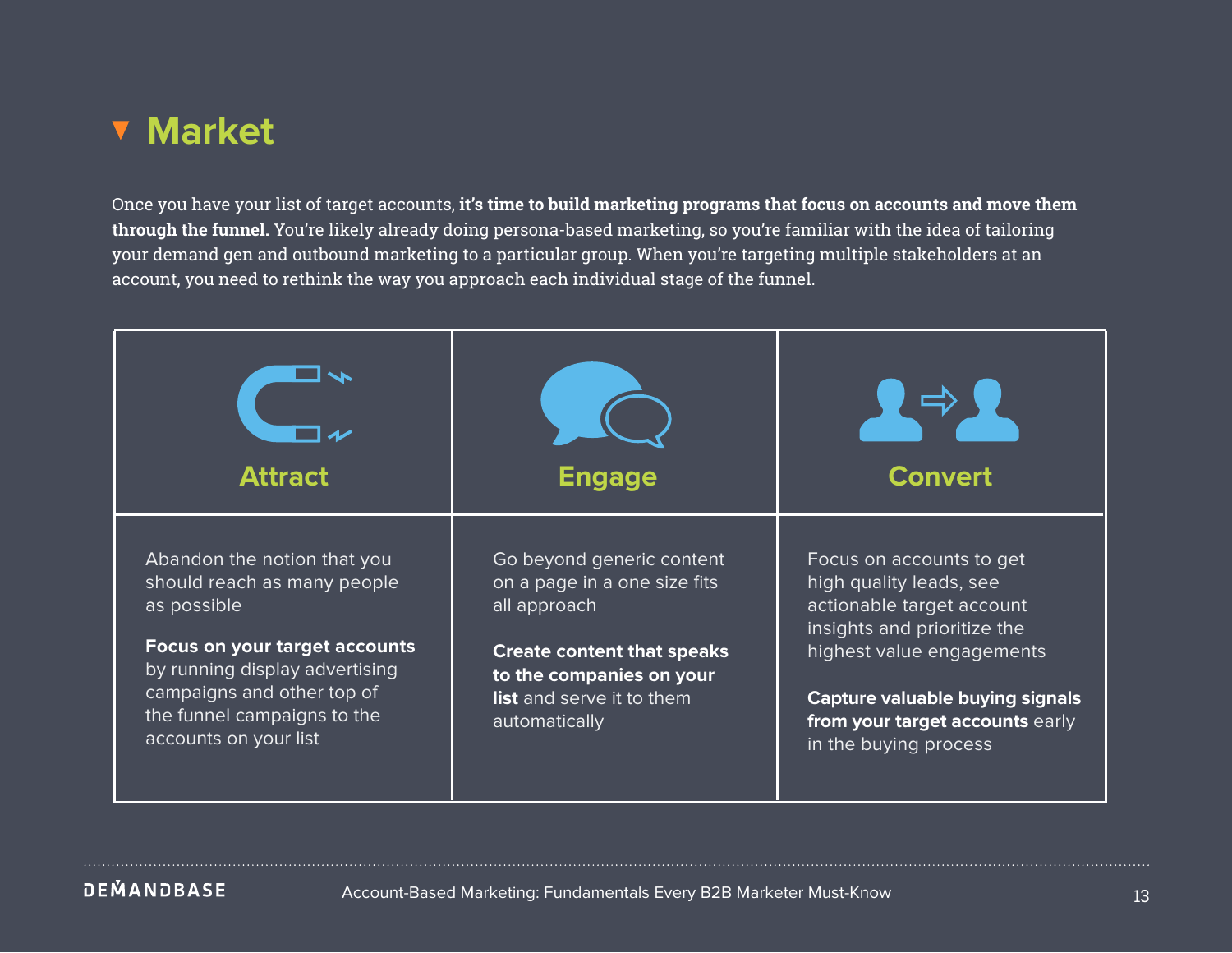### **Measure**

The final step is measuring your results. The customer lifecycle is a continuous circle and so is your ABM marketing strategy. As you go through the various stages, your data will impact decisions – including iterations and tweaks to both your outbound efforts and content.

Measurement should happen at every stage of the funnel and around metrics important to B2B rather than traditional metrics. Much of your marketing data doesn't provide actionable insight on how to drive revenue or improve performance. You need an accountbased view of site traffic, engagement and conversion rates and the ability to connect siloed datasets across the funnel.

As you do this, you demonstrate that ABM is more than a best-practice for the marketing team, it's foundational principle that should impact operations across your organization.



14 Account-Based Marketing: Fundamentals Every B2B Marketer Must-Know